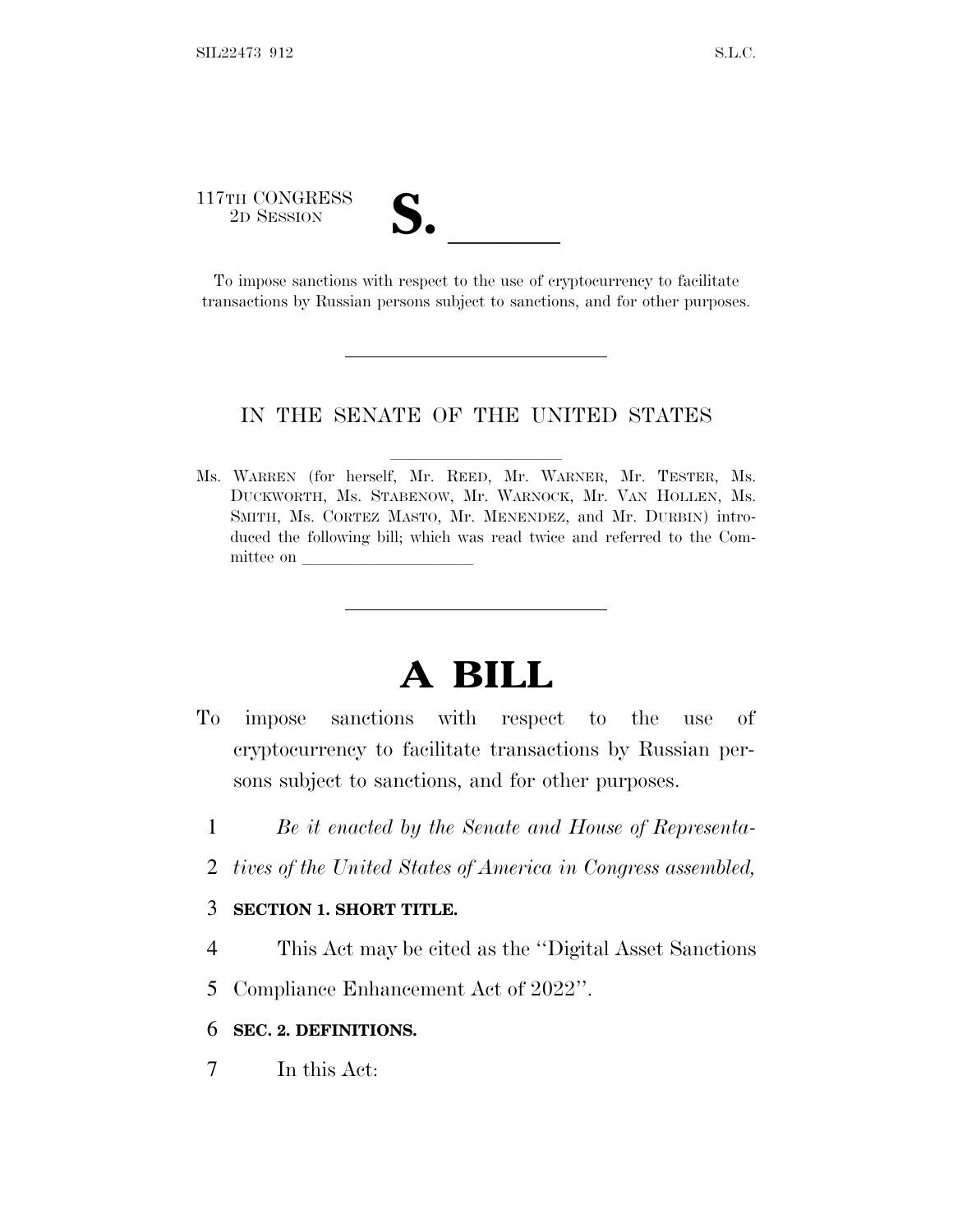| $\mathbf{1}$   | (1) APPROPRIATE CONGRESSIONAL COMMIT-                 |
|----------------|-------------------------------------------------------|
| $\overline{2}$ | TEES AND LEADERSHIP.—The term "appropriate            |
| 3              | congressional committees and leadership" means—       |
| $\overline{4}$ | (A) the Committee on Banking, Housing,                |
| 5              | and Urban Affairs, the Committee on Foreign           |
| 6              | Relations, and the majority and minority lead-        |
| $\overline{7}$ | ers of the Senate; and                                |
| 8              | (B) the Committee on Financial Services,              |
| 9              | the Committee on Foreign Affairs, and the             |
| 10             | speaker, the majority leader, and the minority        |
| 11             | leader of the House of Representatives.               |
| 12             | (2) DIGITAL ASSETS.—The term "digital as-             |
| 13             | sets" means any digital representation of value, fi-  |
| 14             | nancial assets and instruments, or claims that are    |
| 15             | used to make payments or investments, or to trans-    |
| 16             | mit or exchange funds or the equivalent thereof, that |
| 17             | are issued or represented in digital form through the |
| 18             | use of distributed ledger technology.                 |
| 19             | (3) DIGITAL ASSET TRADING PLATFORM.—The               |
| 20             | term "digital asset trading platform" means a per-    |
| 21             | son, or group of persons, that operates as an ex-     |
| 22             | change or other trading facility for the purchase,    |
| 23             | sale, lending, or borrowing of digital assets.        |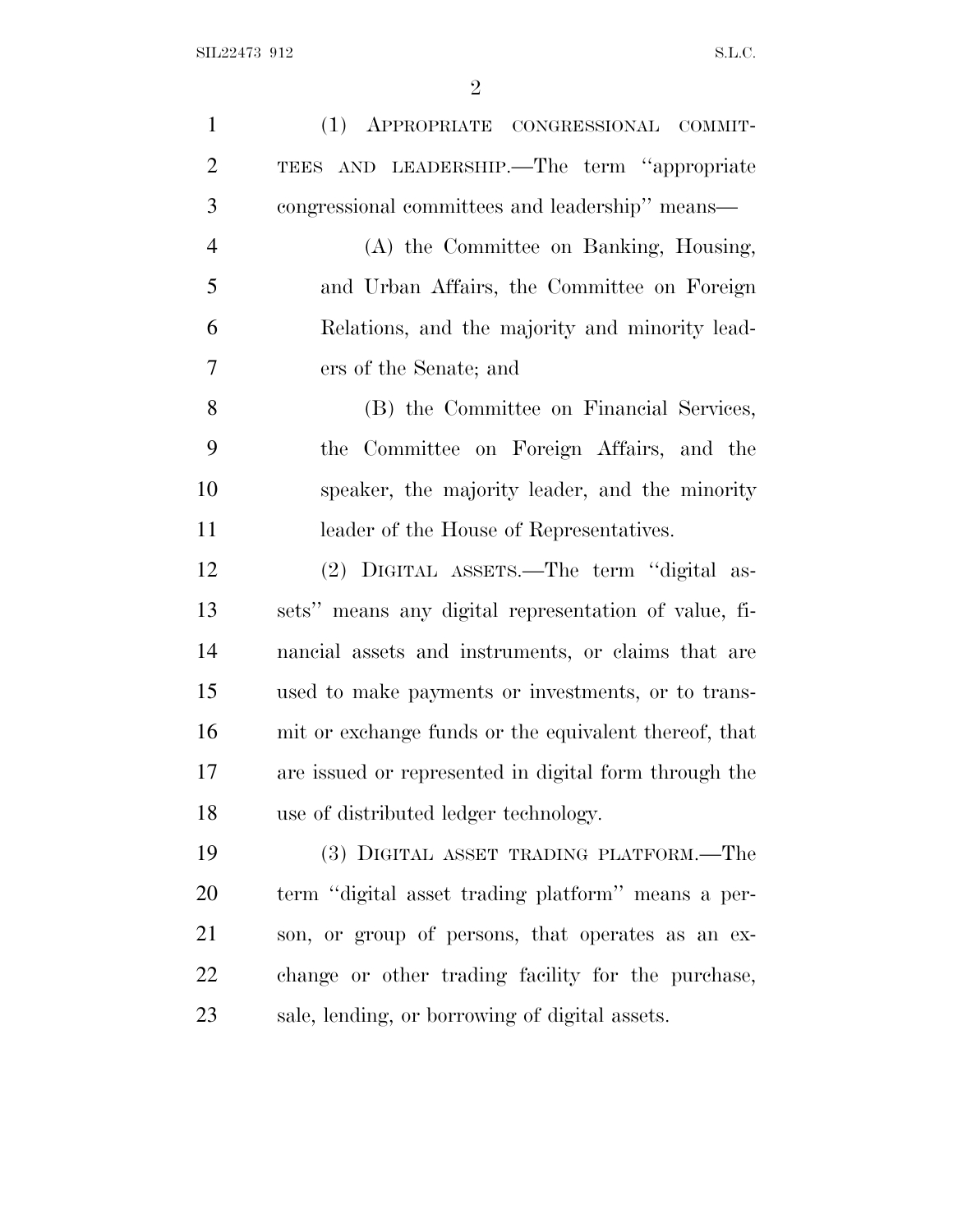| $\mathbf{1}$   | (4)<br>DIGITAL ASSET<br><b>TRANSACTION</b>         |
|----------------|----------------------------------------------------|
| $\overline{2}$ | FACILITATOR.-The term "digital asset transaction   |
| 3              | facilitator" means-                                |
| $\overline{4}$ | $(A)$ any person, or group of persons, that        |
| 5              | significantly and materially facilitates the pur-  |
| 6              | chase, sale, lending, borrowing, exchange, cus-    |
| $\overline{7}$ | tody, holding, validation, or creation of digital  |
| 8              | assets on the account of others, including any     |
| 9              | communication protocol, decentralized finance      |
| 10             | technology, smart contract, or other software,     |
| 11             | including open-source computer code—               |
| 12             | (i) deployed through the use of dis-               |
| 13             | tributed ledger or any similar technology;         |
| 14             | and                                                |
| 15             | that provides a mechanism for<br>(ii)              |
| 16             | multiple users to purchase, sell, lend, bor-       |
| 17             | row, or trade digital assets; and                  |
| 18             | (B) any person, or group of persons, that          |
| 19             | the Secretary of the Treasury otherwise deter-     |
| 20             | mines to be significantly and materially facili-   |
| 21             | tating digital assets transactions in violation of |
| 22             | sanctions.                                         |
| 23             | (5) FOREIGN PERSON.—The term "foreign per-         |
| 24             | son" means an individual or entity that is not a   |
| 25             | United States person.                              |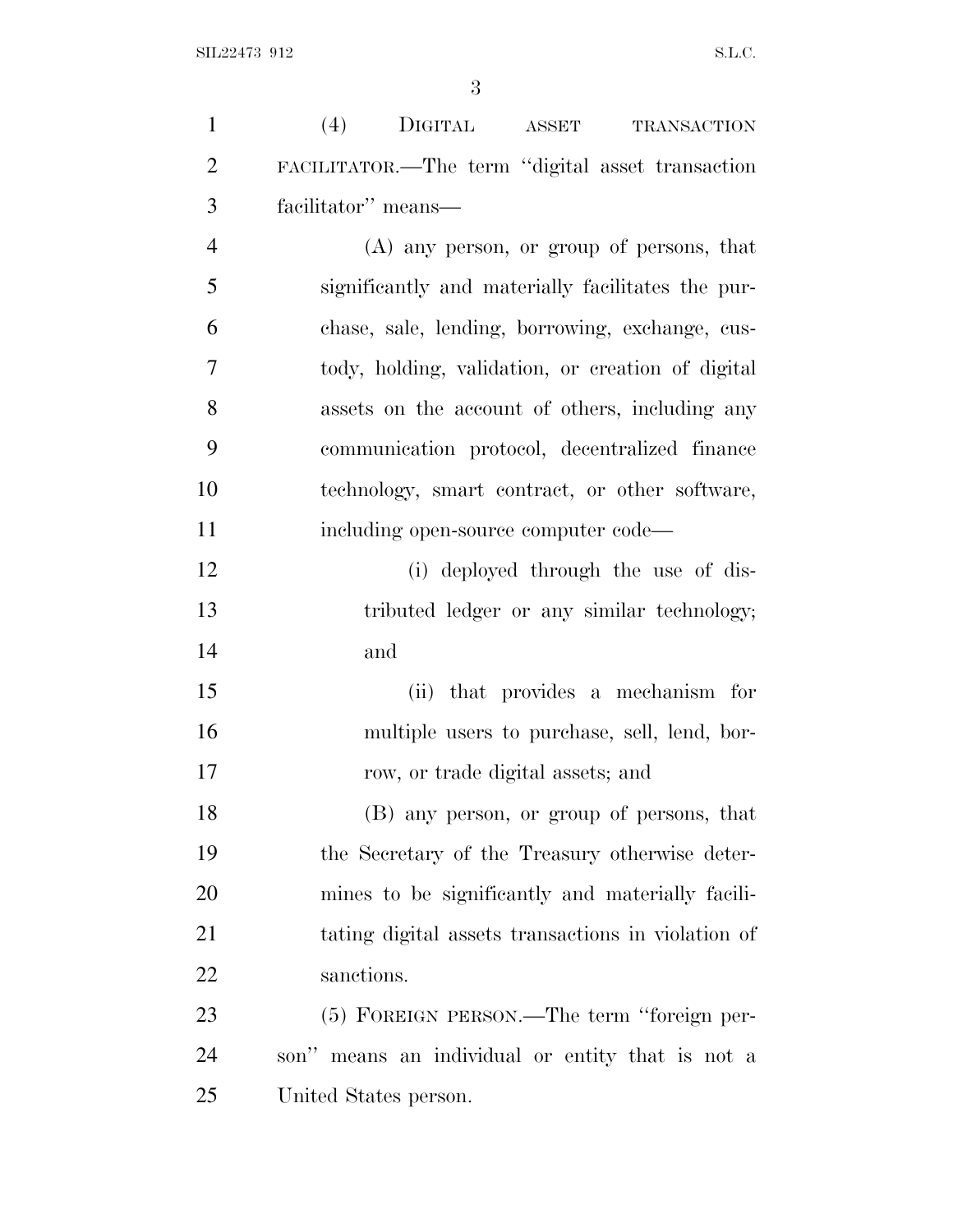| $\mathbf{1}$   | (6) UNITED STATES PERSON.—The term                        |
|----------------|-----------------------------------------------------------|
| $\overline{2}$ | "United States person" means—                             |
| 3              | (A) an individual who is a United States                  |
| $\overline{4}$ | citizen or an alien lawfully admitted for perma-          |
| 5              | nent residence to the United States; or                   |
| 6              | (B) an entity organized under the laws of                 |
| 7              | the United States or any jurisdiction within the          |
| 8              | United States, including a foreign branch of              |
| 9              | such an entity.                                           |
| 10             | SEC. 3. IMPOSITION OF SANCTIONS WITH RESPECT TO THE       |
| 11             | USE OF DIGITAL ASSETS TO FACILITATE                       |
| 12             | TRANSACTIONS BY RUSSIAN PERSONS SUB-                      |
|                |                                                           |
| 13             | <b>JECT TO SANCTIONS.</b>                                 |
| 14             | (a) REPORT REQUIRED.—Not later than 90 days               |
| 15             | after the date of the enactment of this Act, and periodi- |
| 16             | cally thereafter as necessary, the President shall submit |
| 17             | to Congress a report identifying any foreign person that— |
| 18             | (1) operates a digital asset trading platform or          |
| 19             | is a digital asset transaction facilitator; and           |
| 20             | $(2)(A)$ has significantly and materially assisted,       |
| 21             | sponsored, or provided financial, material, or techno-    |
| 22             | logical support for, or goods or services to or in sup-   |
| 23             | port of any person with respect to which sanctions        |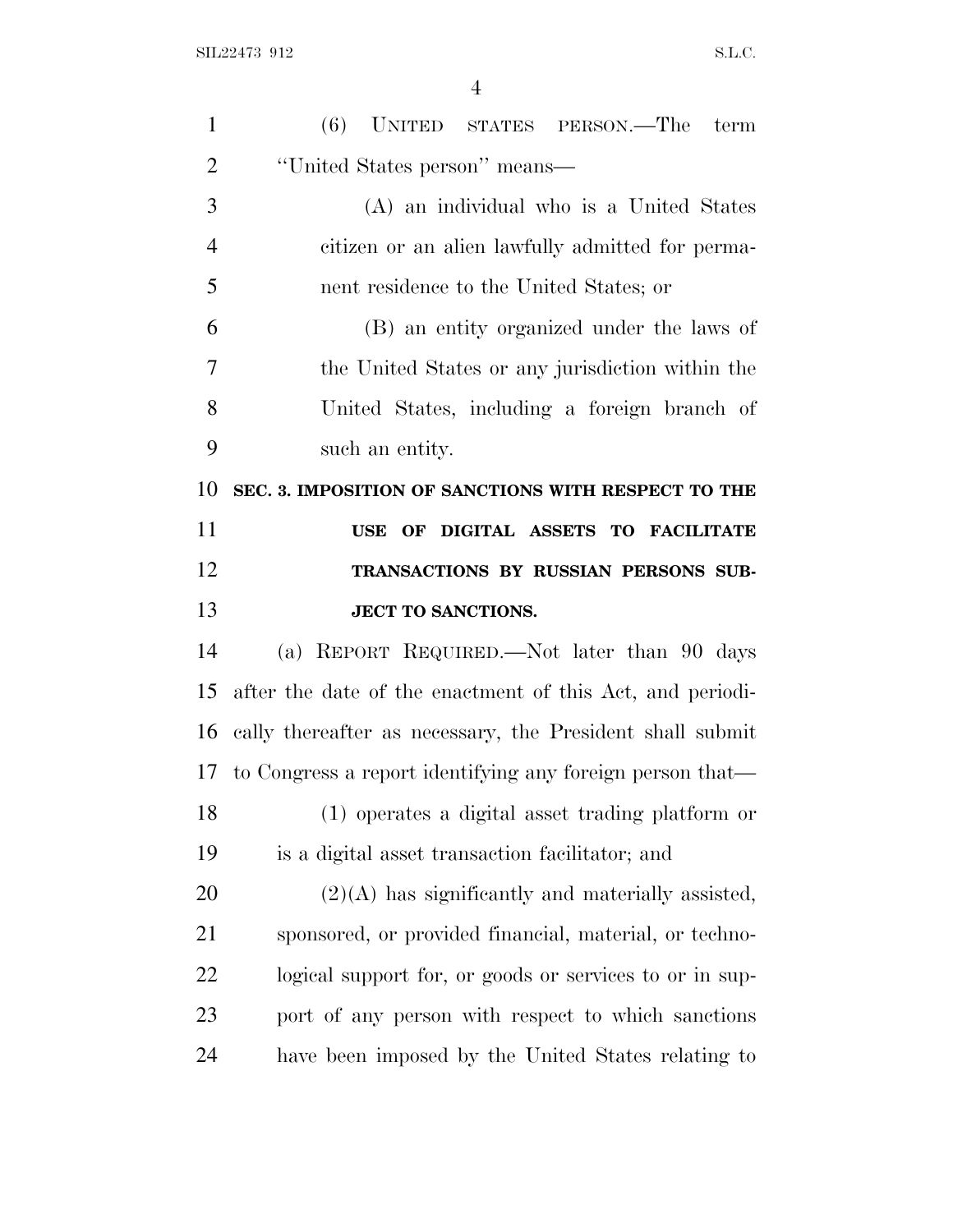the Russian Federation, including by facilitating transactions that evade such sanctions; or

 (B) is owned or controlled by, or acting or pur- porting to act for or on behalf of any person with respect to which sanctions have been imposed by the United States relating to the Russian Federation.

 (b) IMPOSITION OF SANCTIONS.—The President may exercise all of the powers granted to the President under the International Emergency Economic Powers Act (50 U.S.C. 1701 et seq.) to the extent necessary to block and prohibit all transactions in property and interests in prop- erty of a foreign person identified in a report submitted under subsection (a) if such property and interests in property are in the United States, come within the United States, or are or come within the possession or control of a United States person.

(c) IMPLEMENTATION; PENALTIES.—

 (1) IMPLEMENTATION.—The President may ex- ercise all authorities provided under sections 203 and 205 of the International Emergency Economic Powers Act (50 U.S.C. 1702 and 1704) to carry out this section.

 (2) PENALTIES.—A person that violates, at- tempts to violate, conspires to violate, or causes a violation of this section or any regulation, license, or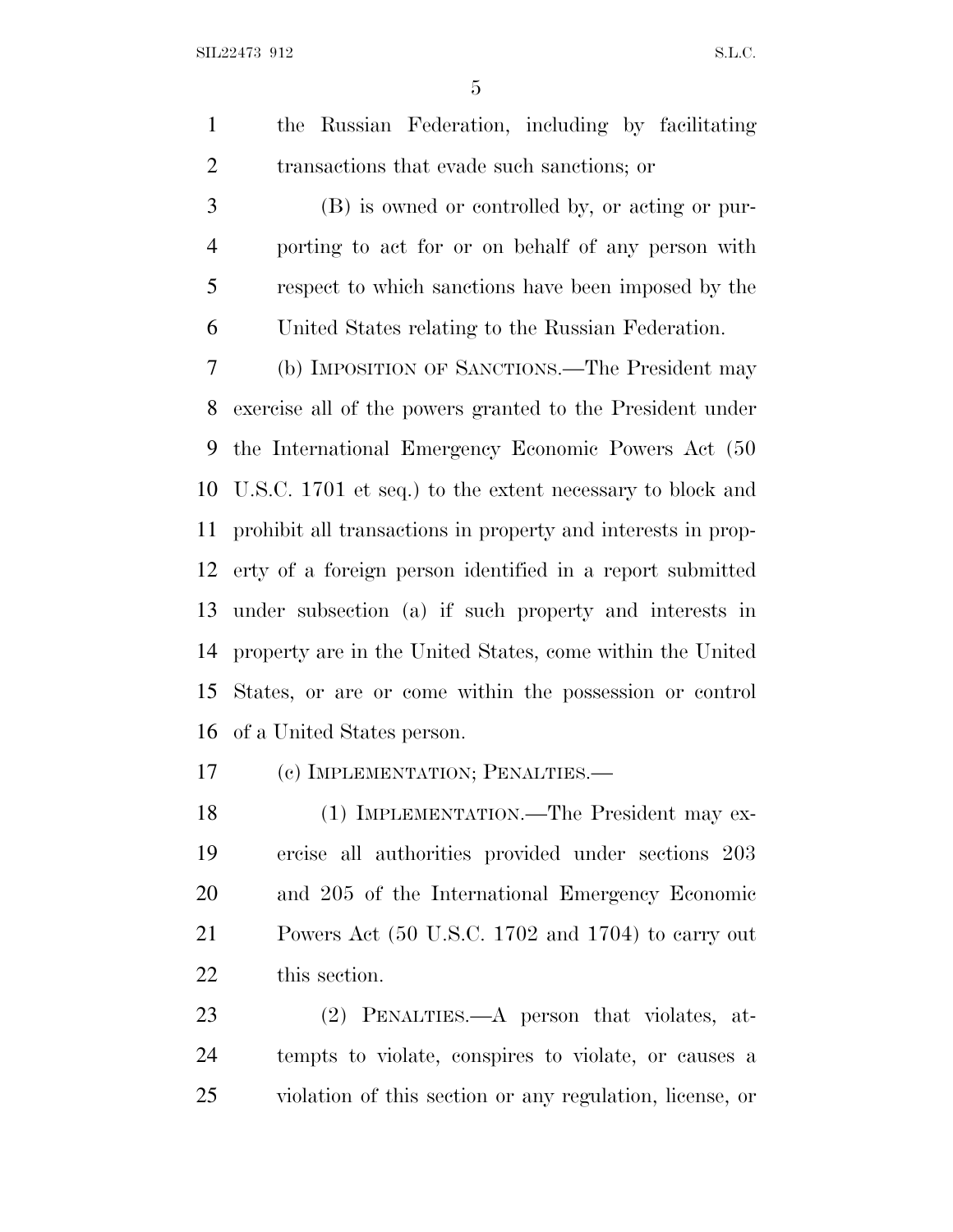| $\mathbf{1}$   | order issued to carry out this section shall be subject  |
|----------------|----------------------------------------------------------|
| $\overline{2}$ | to the penalties set forth in subsections (b) and $(c)$  |
| 3              | of section 206 of the International Emergency Eco-       |
| $\overline{4}$ | nomic Powers Act (50 U.S.C. 1705) to the same ex-        |
| 5              | tent as a person that commits an unlawful act de-        |
| 6              | scribed in subsection (a) of that section.               |
| 7              | (d) NATIONAL SECURITY WAIVER.—The President              |
| 8              | may waive the imposition of sanctions under this section |
| 9              | with respect to a person if the President—               |
| 10             | (1) determines that such a waiver is in the na-          |
| 11             | tional security interests of the United States; and      |
| 12             | (2) submits to Congress a notification of the            |
| 13             | waiver and the reasons for the waiver.                   |
| 14             | (e) EXCEPTIONS.—                                         |
| 15             | (1)<br>EXCEPTION FOR INTELLIGENCE<br>ACTIVI-             |
| 16             | TIES.—This section shall not apply with respect to       |
| 17             | activities subject to the reporting requirements         |
| 18             | under title V of the National Security Act of 1947       |
| 19             | (50 U.S.C. 3091 et seq.) or any authorized intel-        |
| 20             | ligence activities of the United States.                 |
| 21             | (2) EXCEPTION RELATING TO IMPORTATION OF                 |
| 22             | GOODS.                                                   |
| 23             | (A) IN GENERAL.—The authority to block                   |
| 24             | and prohibit all transactions in all property and        |
| 25             | interests in property under subsection (b) shall         |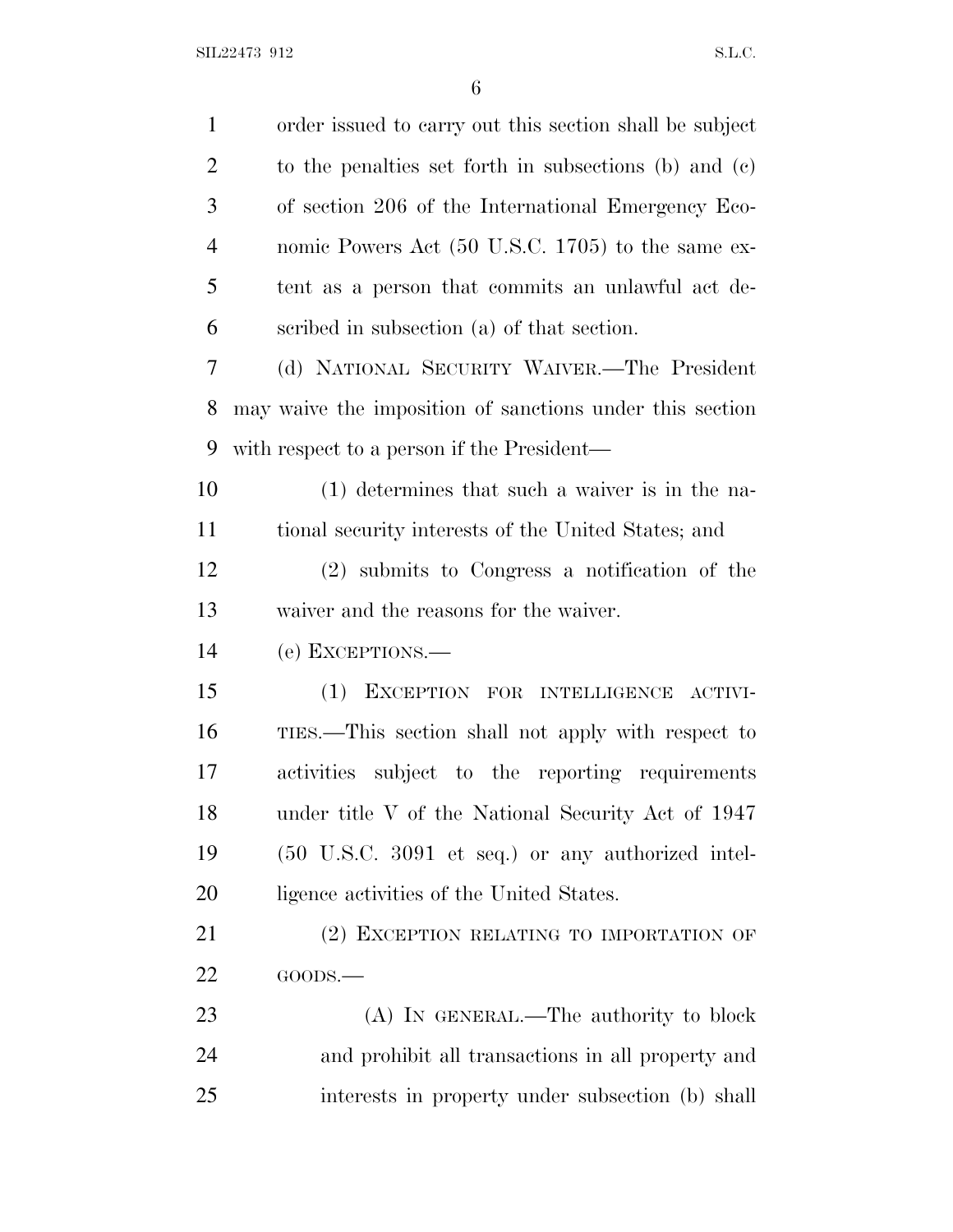| $\mathbf{1}$   | not include the authority or a requirement to                  |
|----------------|----------------------------------------------------------------|
| $\overline{2}$ | impose sanctions on the importation of goods.                  |
| 3              | (B) GOOD.—In this paragraph, the term                          |
| $\overline{4}$ | "good" means any article, natural or manmade                   |
| 5              | substance, material, supply or manufactured                    |
| 6              | product, including inspection and test equip-                  |
| $\tau$         | ment, and excluding technical data.                            |
| 8              | SEC. 4. DISCRETIONARY PROHIBITION OF TRANSACTIONS.             |
| 9              | The Secretary of the Treasury may require that no              |
| 10             | digital asset trading platform or digital asset transaction    |
| 11             | facilitator that does business in the United States transact   |
| 12             | with, or fulfill transactions of, digital asset addresses that |
| 13             | are known to be, or could reasonably be known to be, af-       |
| 14             | filiated with persons headquartered or domiciled in the        |
| 15             | Russian Federation if the Secretary—                           |
| 16             | (1) determines that exercising such authority is               |
| 17             | important to the national interest of the United               |
| 18             | States; and                                                    |
| 19             | $(2)$ not later than 90 days after exercising the              |
| 20             | authority described in paragraph (1), submits to the           |
| 21             | appropriate congressional committees and leadership            |
| 22             | a report on the basis for any determination under              |
|                |                                                                |

that paragraph.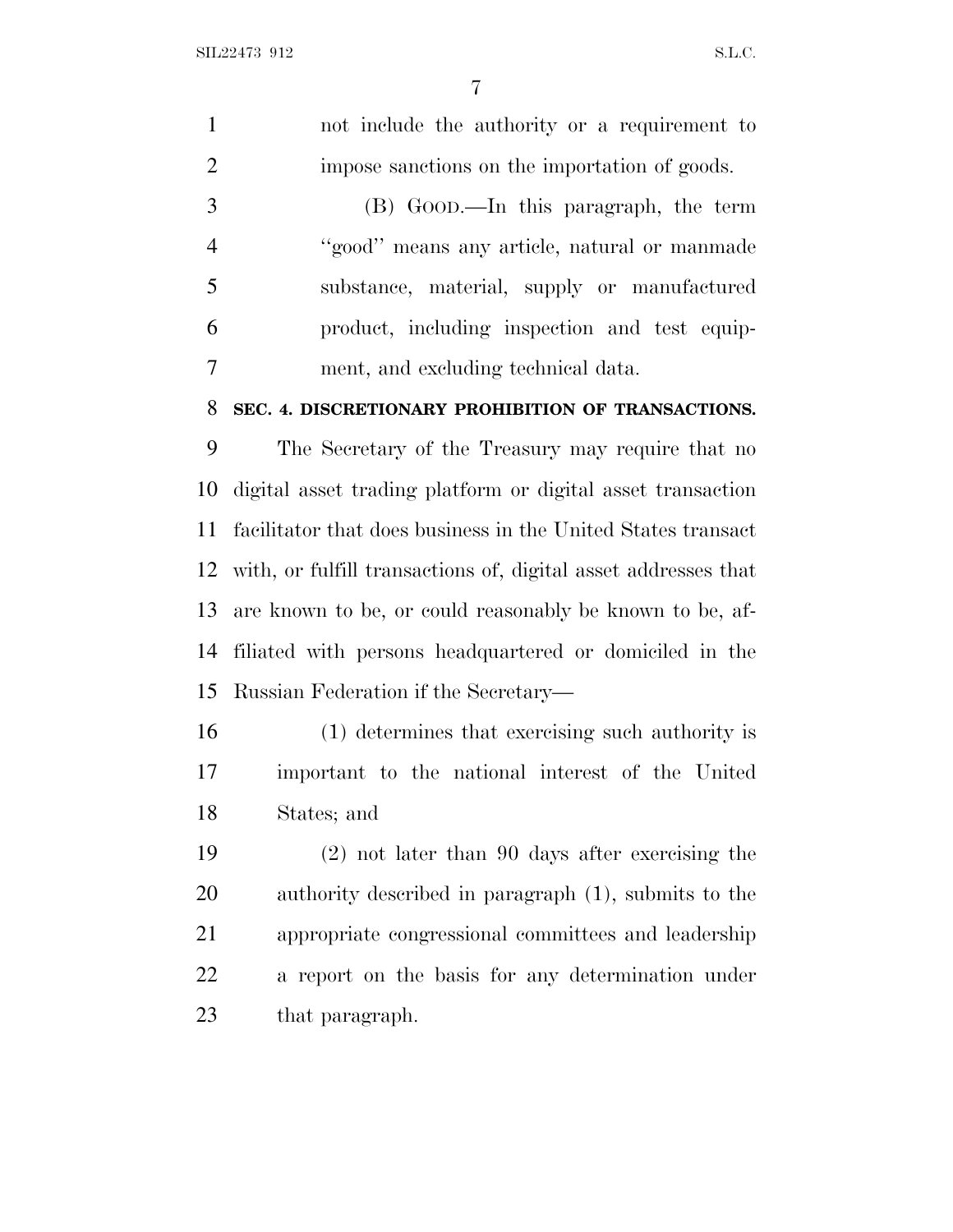SIL22473 912 S.L.C.

#### **SEC. 5. TRANSACTION REPORTING.**

 Not later than 120 days after the date of enactment of this Act, the Financial Crimes Enforcement Network shall require United States persons engaged in a trans- action with a value greater than \$10,000 in digital assets through 1 or more accounts outside of the United States to file a report described in section 1010.350 of title 31, Code of Federal Regulations, using the form described in that section, in accordance with section 5314 of title 31, United States Code.

## **SEC. 6. REPORTS.**

 (a) I<sup>N</sup> GENERAL.—Not later than 120 days after the date of enactment of this Act, the Secretary of the Treas- ury shall submit to the appropriate congressional commit- tees and leadership a report on the progress of the Depart- ment of the Treasury in carrying out this Act, including any resources needed by the Department to improve im- plementation and progress in coordinating with govern- ments of countries that are allies or partners of the United States.

 (b) OTHER REPORTS.—Not later than 120 days after the date of enactment of this Act, and every year there- after, the Secretary of the Treasury shall submit to the appropriate congressional committees and leadership and make publicly available a report identifying the digital asset trading platforms that the Office of Foreign Assets